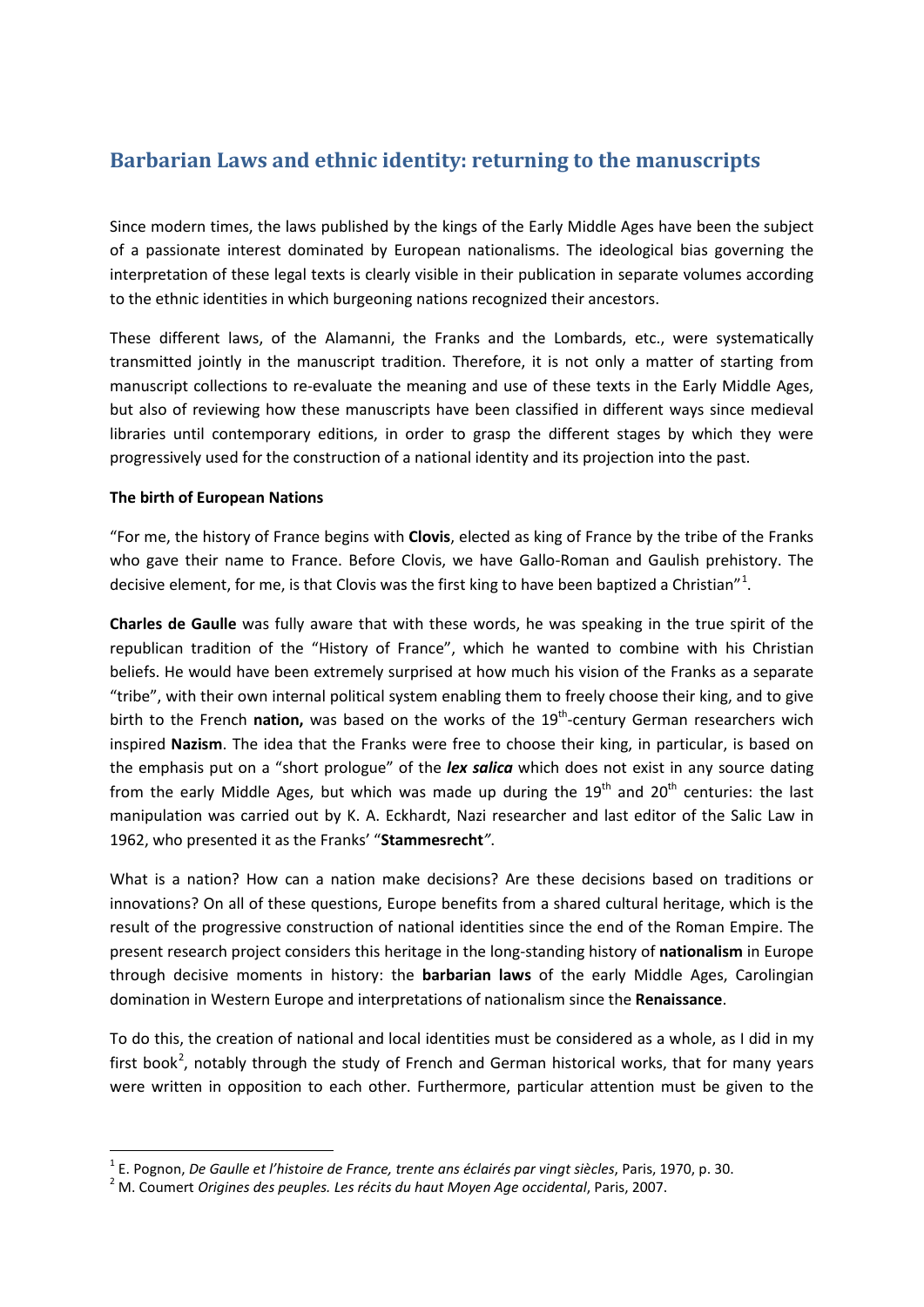period between Late Antiquity and the early Middle Ages – an era that since modern times has been considered to mark the **birth of European contemporary nations**[3](#page-1-0) .

The manuscript tradition of the barbarian laws and their interpretation are a key to understanding contemporary **searches for identity**: their representations have long been dominated by **ideological** and anachronistic biases, which can be removed by innovative research at the European level: a necessary step to envisage a future of nations free from nationalistic struggles.

### **Barbarian Laws and ethnic identity: returning to the manuscripts**

### **Editing the Barbarian laws**

In the 19th century, the quest for identity in different European countries accompanied the birth of history as a a scientific discipline. In 1819, the *Gesellschaft für ältere deutsche Geschichtskunde* (the learned society dedicated to the enhancement of **national memory**) was thus founded to edit the historical sources of the German Middle Ages. This patriotic and scientific mission is exemplified by the society's motto "*Sanctus amor patriae dat animum"* (The Sacred Love of the Fatherland Inspires)*.*  The first volume of documents was edited in 1826 and the *Monumenta Germaniae Historica* (MGH) series has continued to the present day, holding an unrivalled place among collections of sources on the Western Early Middle Ages.

The volumes of documents edited by the MGH are inextricably linked to the **identity and political quest of** 19th- and 20th-century **German peoples**. The length of its undertaking has written it into the vicissitudes of German history: Prussia's dominance was strengthened when its central government moved to Berlin in 1842, and its president became part of the imperial civil service in 1875. In 1935, the society was taken over by the Nazi State, before it was "denazified" in the wake of the Second World War. The remarkable editing work carried out by German scholars was based on an identity project: providing the new German nation with the tools to gain a more in-depth knowledge of its past and unite in the aftermath of the war. In this perspective, numerous **methodological biases** were introduced, even though the supposedly objective and rigorous criteria of the scientific editing of a Medieval text had been established.

MGH collaborators focussed exclusively on the peoples they considered to fall into the same category as their ancestors. Only peoples regarded as **Germanic** were retained in the editorial project. A people were considered "Germanic" as soon as it could attributed with a language of this type and also a relationship with the contemporary German territory. From then on, it was considered as a part of the Germanic peoples who, from the Roman Germania described by **Tacite** at the end of the 1st century AD up to the modern Germany which emerged in the 19th century, were supposed to have kept enough common characteristics to be able to form one nation.

Beyond the MGH collection, the texts of the Barbarian laws have been studied along the same principles, with focus placed on a **single ethnic identity**. Thus, the laws of the Anglo-Saxons and the Lombards are collected<sup>[4](#page-1-1)</sup>. Even when a legal text had been published according to a different logic, it was reduced to a specific ethnic identity. Thus, in 1963, Ludwig Bieler was to edit the *Irish* 

<span id="page-1-1"></span><span id="page-1-0"></span><sup>&</sup>lt;sup>3</sup> P.Geary, *The Myth of Nations: the Medieval Origins of Europe*, Princeton 2002.<br><sup>4</sup> For example, F. Liebermann, *Die Gesetze der Angelsachsen*, Berlin, 1903, or more recently, Cl. Azzara and S. Gasparri, *Le leggi die Longobardi. Storia, memoria e diritto di un popolo germanico*, Milan, 1992.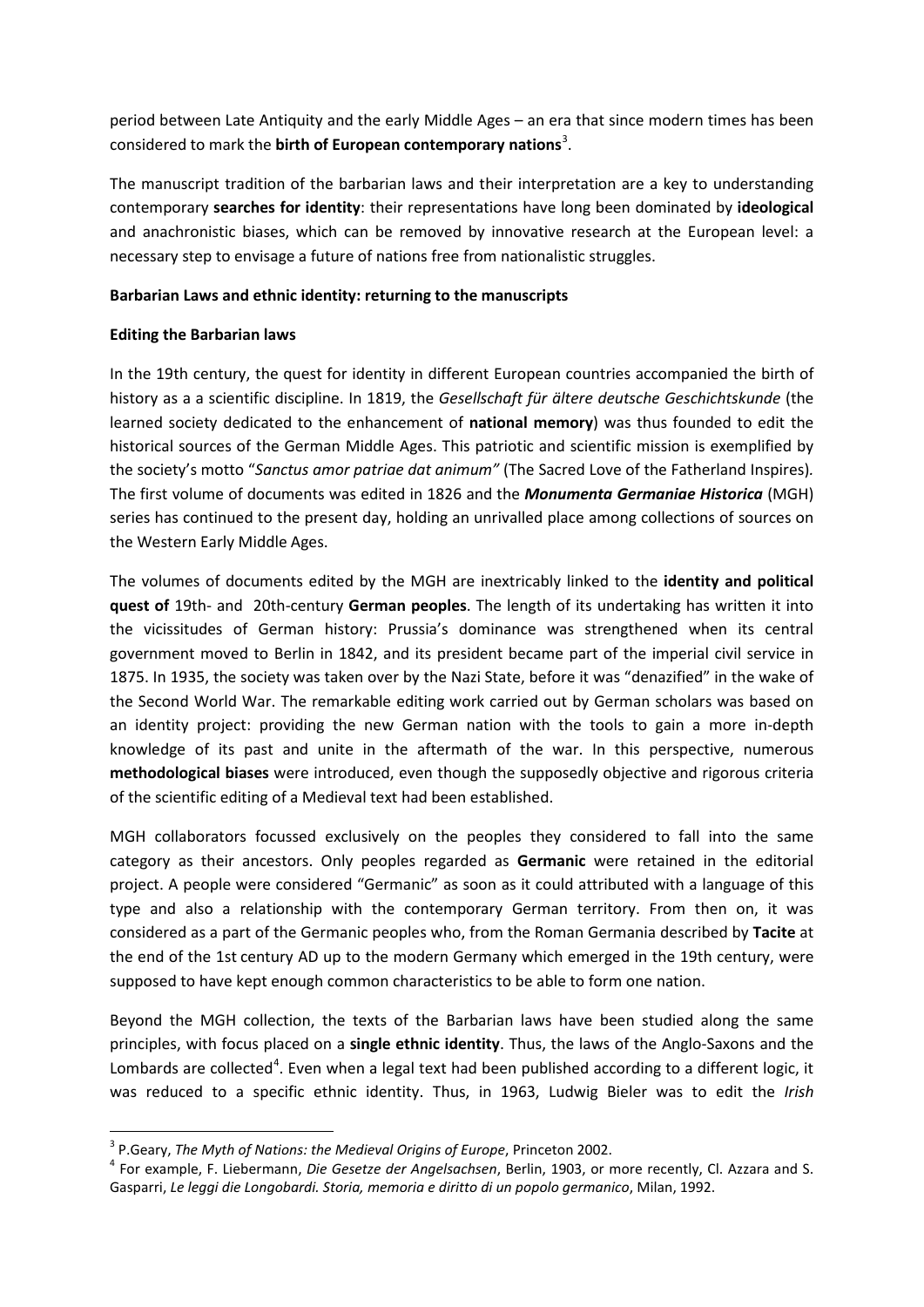penitentials in the collection *Scriptores latini Hiberniae*<sup>[5](#page-2-0)</sup>, by including the legal texts present in the same manuscripts, such as the so called "Canones Wallici" text. Even though the text presents a collection of laws for an non-defined rural community, the editor likens this text to the **Bretons** of Armorica and Léon Fleuriot appropriated this interpretation, by designating them as the "Armorican Breton laws"[6](#page-2-1) , as opposed to the title supplied by the manuscripts: *Excerpta de libris Romanorum et Francorum.*

### **New perspectives**

Classification by separate ethnic identity and **linguistic regroupings**, according to the **Celtic** or **Germanic** distinction, underpin all of the MGH work, even though such notions appeared to be **anachronistic** for the Early Middle Ages, where language is never directly used as a strong argument since texts involving an authority are mainly written in Latin. Furthermore, editions of the different volumes were separated from the Roman law codes and organized by ethnic identity, according to the belief that in the Early Middle Ages, each individual used to refer to its own ethnic right and that this was defined by **oral traditions**. This notion of a people with its own traditions explains the edition in volumes, separated from the rights attributed to each people, by creating an **artificial break with Antiquity**. As such, the Breviary of Alaric, an annotated collection of Roman law enacted by Alaric II, King of the Visigoths, in 506, is not published in the volume that brings together Visigothic Laws. Therefore, the search for an authentic ethnic tradition guided the choices made in the very establishment of the text, by trying to refer to a unique original and a supposedly pristine version of the laws.

Since the 19th century, the study of Barbarian laws from the Frankish world has been conditioned by the editions proposed by the MGH or depending on their model and, therefore, presents a distorted perspective on numerous levels:

## - **Neglecting the manuscript tradition through an editorial rationale seeking to reconstruct the text closest to its supposed initial state**

Most of the manuscripts are very late in relation to the likely redaction date of the Law of the Franks, but the **variants** that they suggest are so far removed from each other that it becomes impossible to propose a single benchmark text. This lack of single text must be studied in itself, as it is significant. G Halsall highlights this in a recent manual:

"The idea that there is a text of a particular source is, furthermore, a modern notion. If one is interested in the medieval function of a text or in the medieval reception and transmission of the ideas in our sources, one has to abandon the idea of a single authentic text. To be understood in medieval context it must be recognised that a source could exist in a variety of forms, all regarded by contemporaries as authentic".<sup>[7](#page-2-2)</sup>

<span id="page-2-0"></span><sup>&</sup>lt;sup>5</sup> L. Bieler, *The irish penitentials*, p. 136-159, Dublin, *Scriptores latini Hiberniae* V, 1<sup>ère</sup> edition 1963, 2<sup>e</sup> éd. 1975.<br><sup>6</sup> L. Fleuriot, "Un fragment en latin des très anciennes lois bretonnes armoricaines du VI

<span id="page-2-1"></span>*Bretagne*, 78, 1971, p. 601-660, here p. 607.<br><sup>7</sup> G. Halsall, « Ch. 3 : The sources and their interpretation », *The New Cambridge Medieval History* I, c. 500-c.

<span id="page-2-2"></span><sup>700,</sup> P. Fouracre dir., Cambridge, 2005, p. 56-90, ici p. 62.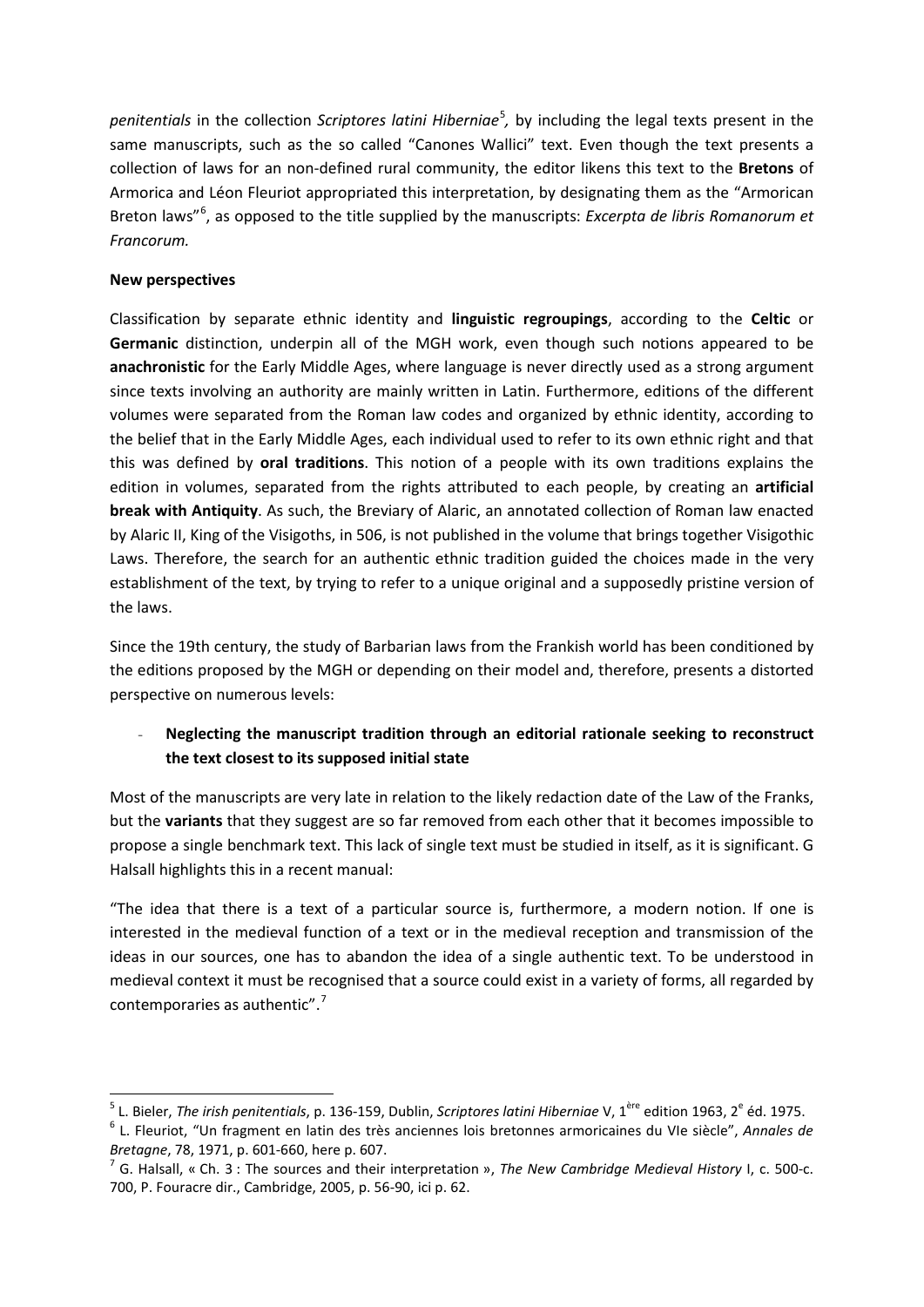It is within this perspective that I propose to launch a new specific study on Salic Law in the Carolingian era, which would fit into in a group programme on the Barbarian laws of the Frankish world.

### - **Disconnecting Late Antiquity and the Early Middle Ages**

The Western Barbarian kingdoms were not just the inheritors of the Roman Empire, they lived together with Western empire until 476, then for some of them, they continued to recognize the authority of the Eastern emperor, as is shown by the letters written by Avitus of Vienne for the Burgundy Kings. The disconnection between the study of **Roman law** and that of **Barbarian law** has thus created an artificial gap which must be closed by organizing joint works between historians of Antiquity and of the Early Middle Ages, and also between historians and law historians.

### **- Assimilation of ethnic groups with different peoples since the origins**

Recent studies on ethnic identities, particularly those guided by the works of the "Vienna School"<sup>[8](#page-3-0)</sup>, underline the **malleability of ethnic identities** and their political uses. This new perspective enables to no longer consider the personality of the laws as an inherited proof, but to study the transformation of legal systems since Antiquity that led up to this principle as it is attested in the Carolingian era. Similarly, the formation of kingdoms based on a single ethnic identity may be studied in parallel with the construction of different law codes and their various uses. The study of the manuscript tradition of the Salic Law will, as such, fall in line with my previous works on ethnic identities and will follow the very active historiographic debates on these questions<sup>[9](#page-3-1)</sup>.

# **- Assimilation of linguistic groups with groups of separate cultures, then with contemporary nations**

In the manuscript tradition, the glosses on the contrary demonstrate the circulation and the various uses of the legal texts. Therefore, a comparative study needs to be carried out on the glosses in the Celtic as well as Germanic **vernacular languages**, and on their relationships with the Latin texts of the Barbarian laws. This involves reformulating the diversity of the culture of the Early Middle Ages, which therefore implies multilingualism. In order to do this, a collaboration between all disciplines involved in Medieval languages and cultures would be extremely worthwhile.

Furthermore, confusion between ethnic groups of the Early Middle Ages and **contemporary nation**s fuels several historiographic biases. These have been highlighted in the German and French cases<sup>10</sup>, but their link with regional quests for identity remains to be studied, especially regarding the **Bretons** from Armorica. I wish, therefore, to continue to study, with Celtic World specialists, the particular use of certain Medieval texts, especially legal ones, within an identity perspective, and the fact that some of these texts resist such an analysis.

### *Salic Law in the Carolingian era*

<span id="page-3-0"></span> <sup>8</sup> W. Pohl, "Aux origines d'une Europe ethnique. Transformations d'identités entre Antiquité et Moyen Âge",

<span id="page-3-1"></span>*Annales. Histoire, Sciences Sociales,* n°60, 1, 2005, p. 183-208.<br><sup>9</sup> From the publication of the controversial work directed by A. Gillett, *On barbarian identity: critical approaches to ethnicity in the early middle age* 

<span id="page-3-2"></span>*approaches to ethnicity in the early middle ages*, Turnhout, 2002. <sup>10</sup> A. Graceffa, *Les historiens et la question franque*, Turnhout, 2009.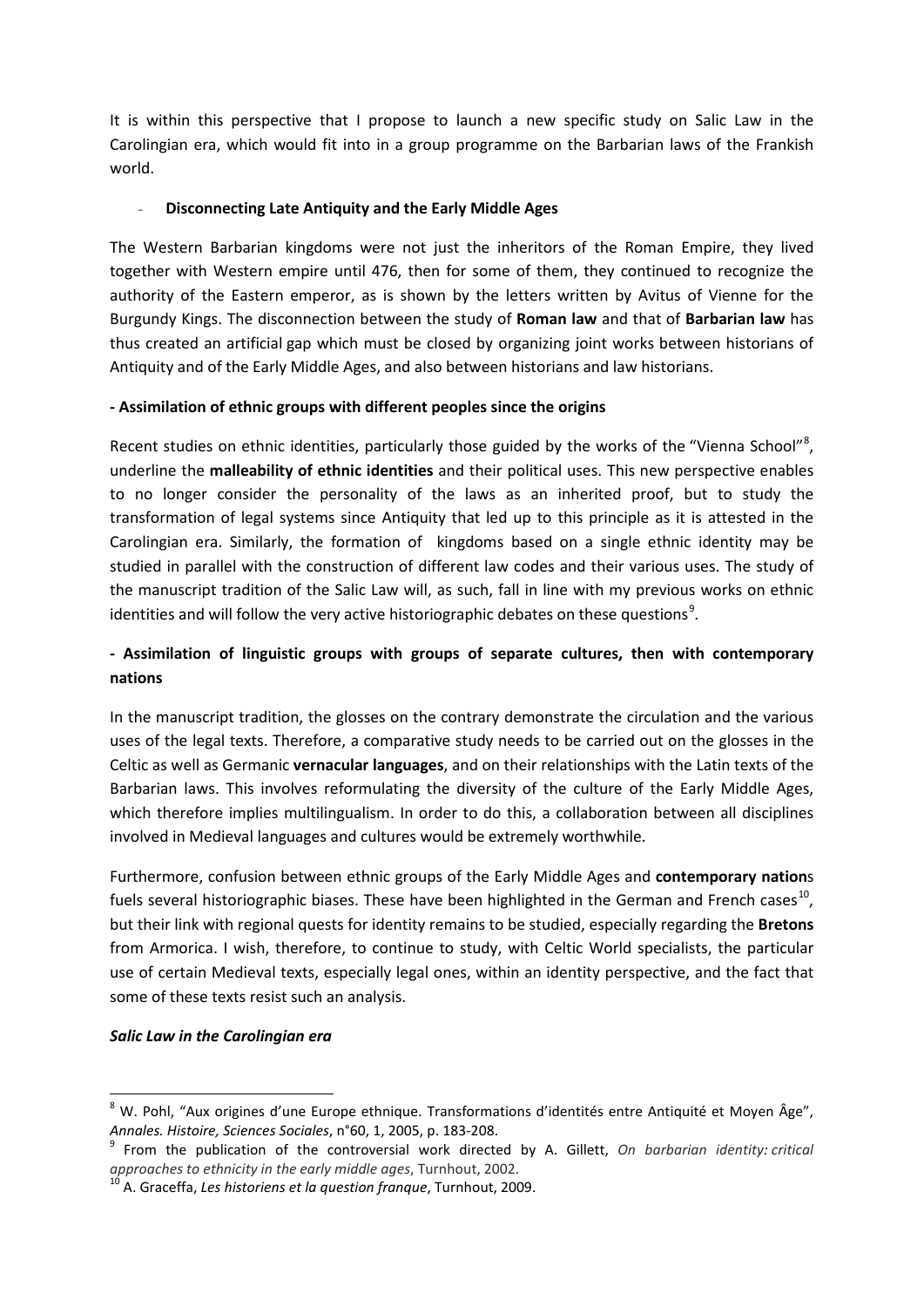In the wake of the Second World War, the edition of the Salic Law proposed by K. A. Eckhardt seemed to put an end to a period of passionate debate and study on *leges barbarorum,* the laws published by the Barbarian Kings in the West. By comparison, for half a century, the number of works dedicated to them was considerably reduced. As such, the Barbarian laws seemed relatively peripheral in the calling into question of tradition theories on ethnic identity, particularly embodied by **ethnogenesis** theories, as well as the perspectives of "the transformation of the Roman World", that underlined the **transition** and not the shift between Christian Antiquity and the Early Middle Ages. Nevertheless, they enable a new interpretation of these laws, as linked to an ethnic identity that is more constructed than inherited and as an instrument of affirming the royal authority, in the lineage of Roman power.

The shift away from classic theories of the *Rechtsschule* opens new avenues of reflection, free from research on the founding of contemporary nations. When they no longer necessarily appear as a **fixed ethnic inheritance**, the calling into question of the forming and the writing of these normative texts seems feasible; the specificities of their manuscript tradition; their meaning and use within societies of the Early Middle Ages, beyond proof of their application; and their evolution, adaptation or abandonment during this same period.

Furthermore, in relation to **Salic Law**, researchers were hindered in their efforts to establish a benchmark text by the lack of any manuscript dating from before the last quarter of the 8th Century. Therefore, discussions mainly focused on determining the oldest supposed version, or on the impossibility of its reconstruction. They neglected the manuscript tradition itself, judged to be too late to be instructive. Nevertheless, 72 **manuscripts** including Salic Law seem to have been **copied before the year 1000** and beyond the issue of establishing the text, their characteristics provide us with decisive data on the meaning and the use of the Salic Law in the Frankish world in the Carolingian era.

#### **Corpus**

The basis of this research will be composed of the Carolingian manuscripts conserved that include the Salic Law. The list of more than 80 manuscripts and fragments has, in the large part, been established since the 19th century and the edition of a benchmark text for the Salic Law was at the heart of the editional and nationalist plan of the *Monumenta Germaniae Historica* society. The edition was postponed on numerous occasions during the 19th century and was a **complete failure** during the First World War<sup>[11](#page-4-0)</sup>. K. A. Eckhardt took up the dossier again before the ensuing conflict, but his edition could not be published during the Second World War and his **Nazi** commitments – he had been a member of the SA since 1931 – excluded him from the MGH. Therefore, it is as an external collaborator that, in 1962, he produced the edition of the Salic Law that had been long-awaited since the society's beginnings. This two-volume edition is insufficient in itself, as he presents the justifications of his editorial choices differently in the books edited<sup>[12](#page-4-1)</sup>. But the presentation of the text of some manuscripts, given the impossibility of reconstructing an initial version, makes it very unlikely that the edited material was not manipulated.

<span id="page-4-0"></span> <sup>11</sup> B. Krusch, "Der Umsturz der kritischen Grundlagen der *Lex Salica*. Eine textkritische Studie aus der alten Schule", *Neues Archiv der Gesellschaft für Ältere Deutsche Geschichtskunde*, XL, 1915-1916, p. 498-579. See S.<br>Stein's interpretation, "Lex Salica I", art. cit., and that of K. A. Eckhardt, Pactus legis salicae, p. XXXV-X

<span id="page-4-1"></span><sup>&</sup>lt;sup>12</sup> K. A. Eckhardt, Pactus legis salicae. I Einführung und 80 Titel-Text, "Germanenrechte Neue Folge", Göttingen, Musterschmidt, 1954.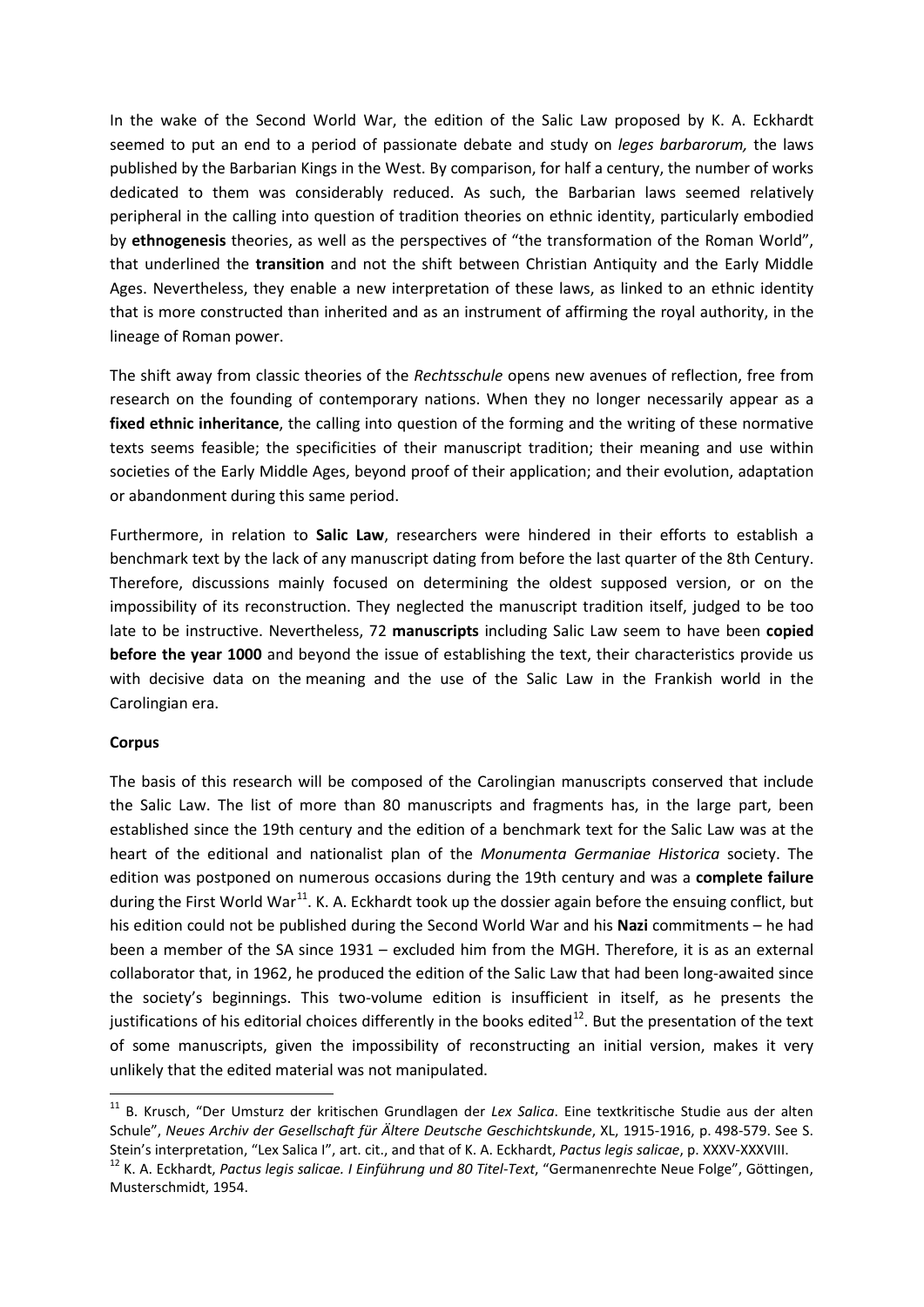Nevertheless, the prevailing **ideological reconstruction** of this edition of Salic Law is impressive, as shown by my research on the Salic Law prologues<sup>[13](#page-5-0)</sup>. The "short prologue" evokes only ethnic tradition as the foundation of the law, and a draft of the law written **outside the royal authority**. However, contrary to the presentation made by Eckhardt, the "short prologue" never appears isolated, but only with the law followed by the "long prologue", or in the case of manuscript  $17^{14}$  $17^{14}$  $17^{14}$ , in the form of a summary introduced by the "epilogue"of the Salic Law.

Therefore, the meaning of the text greatly changes, because ethnic traditions are always evoked after the reminder of the legislative role of the King. In order to evoke ethnic traditions independently of the King, it was thus necessary to **arbitrarily** isolate a part of the text from its preceding and proceeding parts in the manuscript tradition. Reference to an ethnic tradition independent from the King seems to be the product of questionable editorial choices: it does not exist in any manuscript. One can very well see the **ideological biases** that led to create this text in the glory of "**Stammesrecht**" by isolating its manuscript context, following the convictions of the Nazi scholar on the **historic role of races** and peoples. Other unjustifiable modifications undoubtedly appear, such as acceptance of the term "wergeld" in the body of the Salic Law text<sup>15</sup>.

For a better appreciation of K. A. Eckhardt's work, all of the manuscripts that should have served as his working basis must also be reviewed. This set of manuscripts distinguishes 8 different versions of the Salic Law text, which he links to different eras. The oldest ensured date would appear to be that of a Carolingian version, because a prologue is often a reminder in the manuscripts of the revision of the Law demanded by Charlemagne in 802. But whilst the Carolingian version of the Salic Law represents 69 manuscripts out of the 84 that include the Salic Law, only 8 of them have been directed consulted by the editor and half of them were definitely not used<sup>16</sup>. Carolingian use of the Salic Law seems to bear little importance to K. A Eckhardt, even though it is the only available manuscript base, indispensable to understand both **the variations of the text and its use** in the Early Middle Ages.

The Salic Law manuscripts from a coherent whole, as no manuscript dates from before 770 and 72 of them seem to have been copied before the year 1000. Nevertheless, these manuscripts have still not been studied in series, systematically, except once in a brief study by Rosamond McKitterick, in 1989[17.](#page-5-4) I believe that they enable a **concrete approach** to be adopted towards the role of Salic Law in the Carolingian era. For the first time, this research shed light on the changing perspective that made possible the study of the collection of manuscripts including the Salic Law. Obsessed by the issue of establishing a text to edit, experts have all but ignored the issue of the composition of the manuscript as a whole. Yet, 18 manuscripts out of 84 include other laws of the Barbarian Kingdoms.

<span id="page-5-0"></span><sup>&</sup>lt;sup>13</sup> M. Coumert, "Les premiers temps des Francs suivant les copistes carolingiens", 32<sup>e</sup> Journées Internationales d'Archéologie Mérovingienne, November 2011, B. Dumézil and P. Périn dir., à paraitre.<br><sup>14</sup> Leiden, Bibliotheek der Rijksuniversiteit, Voss. lat. Q 119.<br><sup>15</sup> C. Camby, Wergeld ou UUeregildus. Le rachat pécuniaire de l'offen

<span id="page-5-1"></span>

<span id="page-5-2"></span>*germanique*, thesis work on the history of law, 26 May 2010, p. 69-73.<br><sup>16</sup> R. McKitterick, *The Carolingians and the written world*, Cambridge, 1989, Cambridge University Press, p. 40-

<span id="page-5-3"></span><sup>43.</sup>

<span id="page-5-4"></span><sup>17</sup> *Ibid*., p. 27-60.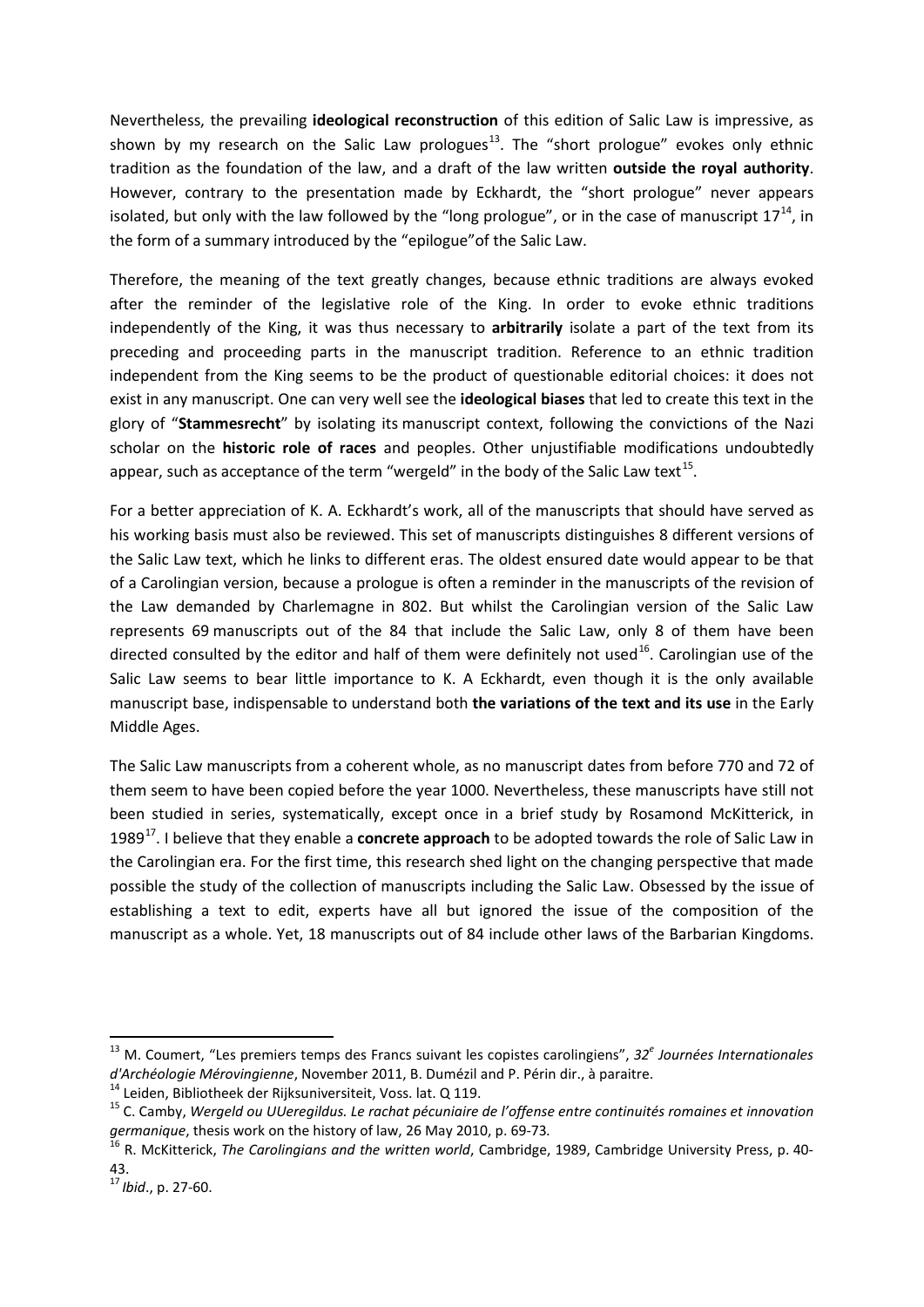Conversely, only one of them seems to offer a collection composed around the past of the Frankish people $^{18}$  $^{18}$  $^{18}$ .

### **Methodology**

It seems that the time has come to focus on the study of the manuscripts as such rather than just trying to establish a text of reference or a *stemma codicum*, yet with a view to studying the meaning of that law within the **Carolingian culture**. I propose, therefore, to study firstly these collections of manuscripts pertaining to the Salic Law, in their material aspect and their content, so as to try and foreground a **typology** that enables their classification. It will be a major task to gather the studies already dedicated to these different manuscripts, because most of them have already been identified and studied, but within other surveys on the written culture of the Carolingian era.

For example, manuscript 17 is studied for its capitularies, especially for Aquitaine, more than for the collection of laws that were first copied into it. Yet it is the whole manuscript including the epilogue and the summary of the "short prologue" of the Salic Law<sup>[19](#page-6-1)</sup> that constituted the "'toolbox' of a person in charge of the implementation of the policies of the Charlemagne government in the South-West"<sup>[20](#page-6-2)</sup>, probably a layman.

My purpose, therefore, is to collect and complement previous studies, in order to obtain descriptions of all of the manuscripts at the codicological level, but also as regards their precise content. It will then be necessary to exploit the data thus gathered, to determine if there is a link between the external aspect and the content of the manuscript, which could correspond to a particular use or to a chronological shift, corresponding to the introduction of the great *scriptoria* and the withdrawal of central power. Are there any traces, following R. McKitterick's hypothesis, of a **workshop dedicated to copying laws**? Of specific networks of circulation? My aim is also to study what makes sense in the composition of a collection that includes parts of the Salic Law. What is the law copied with? **What readership** was envisaged for the copied text, and therefore, what circumstances? **What use** could correspond to the annotations and glosses added to the text?

Following the hypotheses formulated by R. McKitterick, I intend to determine whether there was a common use, perhaps as a reference to a case, or a scholastic use. What is the place of the Salic Law in the **training of the elites**? Is it possible to identify centres of interest that are more religious than lay? The subsequent results should be compared with those manuscripts that include different Barbarian laws, with the exception of Salic Law, or other legal texts from the Frankish world, such as the *formularies*<sup>[21](#page-6-3)</sup>, the canonical collections or the *capitularie*<sup>[22](#page-6-4)</sup>*s*, to see what place Salic Law occupies within the Carolingian culture.

#### **Expected results**

<span id="page-6-1"></span>

<span id="page-6-0"></span><sup>&</sup>lt;sup>18</sup> Bonn, Universitätsbibliothek, S. 402.<br><sup>19</sup> Leiden, Bibliothek der Rijksuniversiteit, Voss. lat. Q 119, fol 88 v°.<br><sup>20</sup> M. Gravel, « De la crise du règne de Louis le Pieux. Essai d'historiographie », Revue historique 2

<span id="page-6-3"></span><span id="page-6-2"></span><sup>389.</sup> Here § 17.<br><sup>21</sup> A. Rio, *Legal practice and the written word in the early Middle Ages: Frankish formulae, c. 500-1000,* Cambridge, 2009.

<span id="page-6-4"></span><sup>22</sup> H. Mordek, *Bibliotheca capitularium regum Francorum manuscripta. Überlieferung und Traditionszusammenhang der fränkischen Herrschererlasse*, Munich, 1995.